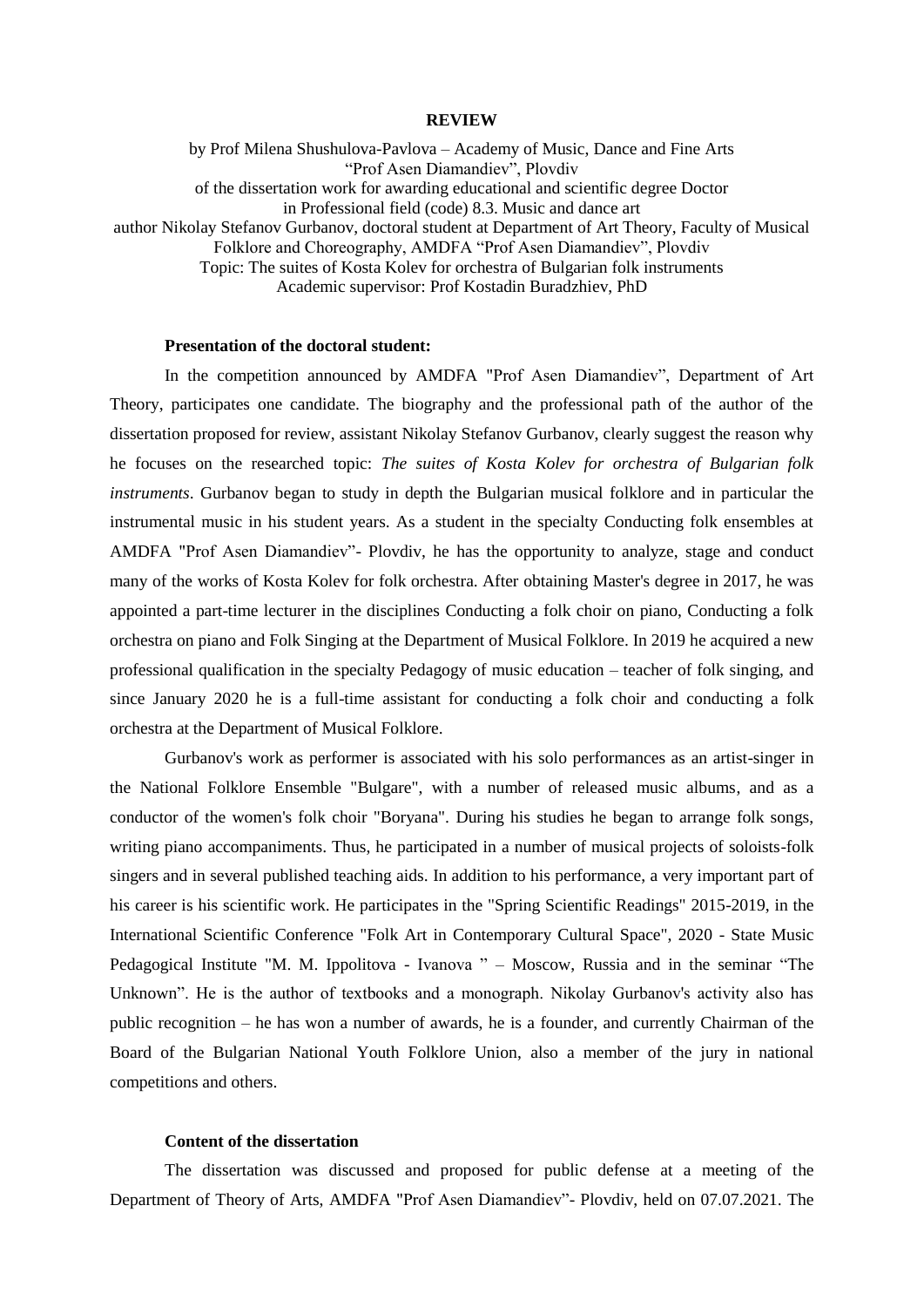chosen topic shows a counterpoint, suggesting different research approaches and readings. The doctoral student accepts the challenge to state a serious, large-scale theoretical study, which finds its place in the modern research trends, corresponding to the aesthetics of time. In this sense, Mr. Gurbanov presents a research that is needed for the folklore science.

The dissertation includes an introduction, three chapters and a conclusion, a total of 163 pages of text, including tables, musical examples, diagrams, literature and five appendices on 69 pages. The bibliography includes 96 titles and 10 internet sources. The structure and content of the work are a success for the doctoral student. The development is characterized by well-maintained, logical consistency and completeness. The scientific text proposed to our attention has competence and creativity. The statement is accurate, clear and legible. The significant amount of scientific literature used is aptly and accurately reflected.

The introduction emphasizes the motives for choosing the topic and the relevance of the problem with its significance. The object, the subject, the spatial and temporal frameworks of the research, the objective and the tasks are correctly presented. The aim specifies the tasks presented in theoretical and applied aspect. The stated methodological framework, formulated clearly and precisely, is expressed in the following methods: analysis, synthesis, classification, comparison and interview.

The first chapter, entitled *Kosta Kolev's contributions to the development of the orchestra of Bulgarian folk instruments and the role of the suite in his works,* directs us to "one of the emblematic figures in the history of art related to the stage and media life of folk songs, and instrumental melodies from all regions of the country"(p. 10). The author states that "there is no research on the wokr of Kosta Kolev as a conductor and composer, and the data in publications dedicated to the institutions where he worked, and the processes in which he participated proved to be scarce."(p. 10). With this statement he declares the presentation of a fundamental work with a significant contribution to the work of Kosta Kolev and in particular to folklore science. The availability of a small number of publications in connection with the presented topic directs the candidate to focus on the analysis of the musical literature from the personal fund of the composer, on archival documents and library funds. Valuable for the research is the historical review of the creation of the orchestra of folk instruments and highlighting the contribution of Kosta Kolev for its development and establishment, for enriching the fund of the National Radio with tens of thousands of notated folk songs and instrumental melodies, many of them arranged for soloists, choir, orchestra, concerts in the country and abroad. Thus, his name was established not only as a founder and conductor, but grew as a composer and promoter of the Bulgarian folklore. Analyzing a number of publications and opinions about the compositional style of Kosta Kolev, the first chapter of the dissertation serves as a basis of the candidate's findings, summaries and conclusions, which he develops in the next two chapters of the work. An attempt was made to briefly review the genre "suite" and the place of orchestral suites in the composer's work, which according to the author deserves "special attention and differentiation as a separate research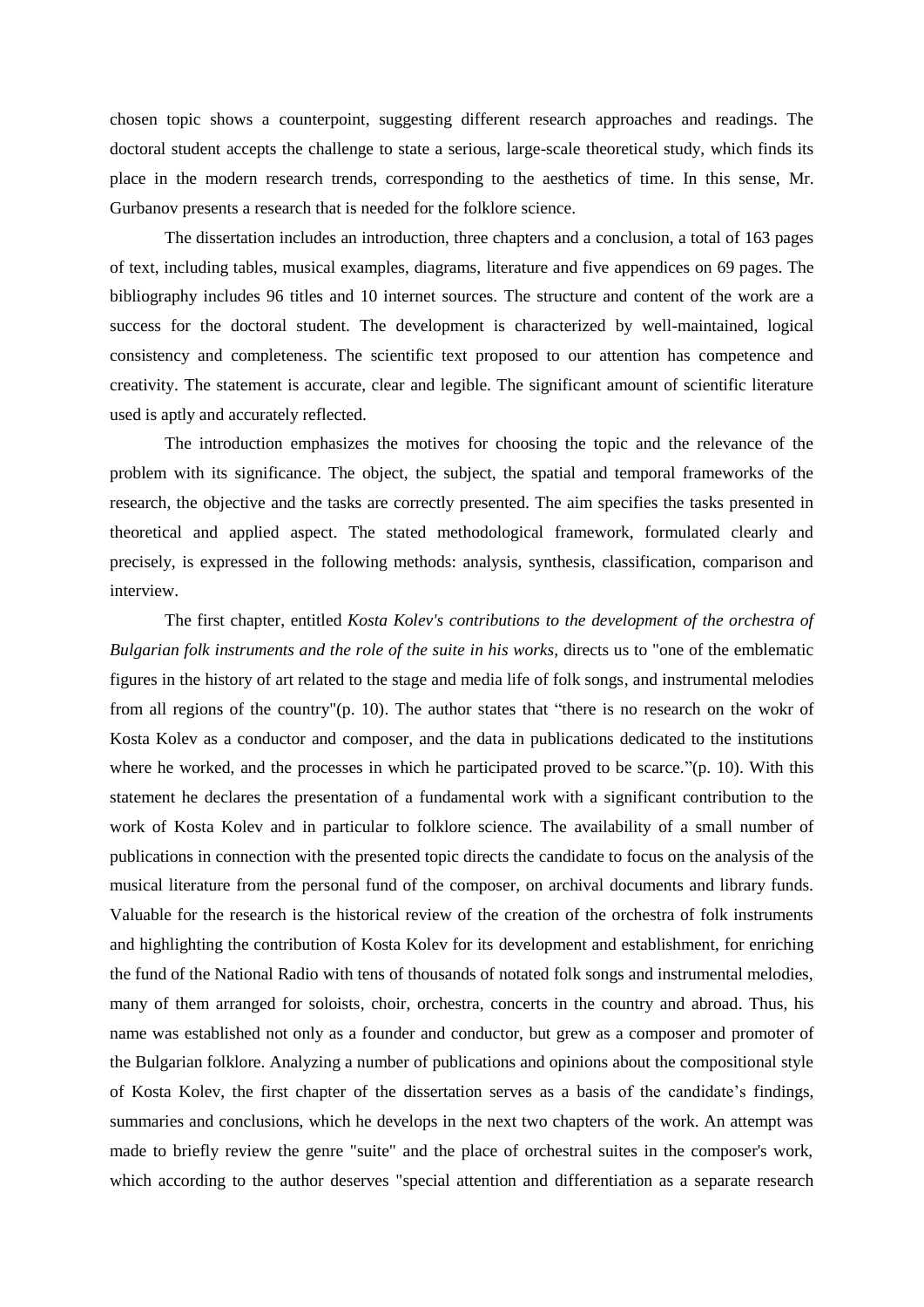object, … as well as that they contain thematic material accompanied by its specific stylistic features and characteristics from all folklore areas in Bulgaria"(p. 47). The essence of the theoretical research is given by classification of the suites according to the genre specifics of the melodic material.

Chapter two "Methodology of theoretical research. Kosta Kolev's instrumental-dance suites" is built on the basis of a comprehensive analytical approach, "*on the one hand, preserving the national and regional specifics of the folklore prototype, and on the other hand, working with the means of professional music culture of European type* "(p. 54). To achieve the objective, the candidate is helped by his empirical experience and auditory impressions from his work with the works, as a conductor and lecturer. He shows flexibility in the approaches with which he selects his conceptual apparatus, relying on the statements of prominent scientists. The doctoral student tries to differentiate the analysis of the invoice, starting from "the specific material" (p. 59). In the proposed analysis of the structure of the musical form in the instrumental-dance suites, Gurbanov has his own vision of a kind of "intertwining" of terms such as: "musical phrase", "multi-phrase", "athematic forms", "playing", "medley", etc. (p. 60-61), built on a varied repetition, which in its own way builds the structure of the form. In the course of the research he draws the following conclusion: "… *with regard to the musical structure there are grounds for the use of synthetic terminology, which at the respective levels includes both terms adopted in analytical practice and in the communication of folk musicians (phrase, playing) and all the terminology of the doctrine of musical forms applicable to the particular piece of music*. (p.62-63) I believe that these statements need accuracy and greater clarity.

Significant attention is paid to the harmonic analyses presented in the various works. Here again the author addresses the question about the approach to the musical matter and the terminological apparatus, which the dissertation defines "*with a high level of complexity*". It is clearly stated that the harmonious language of Kosta Kolev emphasizes the nature of the means of expression in each work, integrates the dramatic possibilities of the pitch plans, the functional-dynamic potential of the quartal-quintal connections in combination with the modal richness and melodic specifics of the folklore works. Kosta Kolev's instrumental-dance suites are built on instrumental melodies with a specific regional affiliation, often corresponding to certain dance movements or people typical of the folklore area. The analytical approach focuses on applied compositional techniques regarding structure and form, type of texture, harmonic and polyphonic plan, orchestration, performing techniques, etc.

Third chapter, entitled *"Kosta Kolev's instrumental-song suites. The compositional style in the "suite" genre*" presents works based on folk melodies. The candidate divides them into two groups depending on the way of presentation of the musical texture, type of accompaniment, regional specifics of the song model and the performance technique of a specific emblematic singer. Here he made the first attempt to systematize individual compositional features in the work of Kosta Kolev, expressed in: treatment of each suite as a concert piece; presence of bimodality, "modal harmony", the quartal-quintal tonal plan, use of extended instruments, folk choir, thematic proximity of the melodies. Valuable for the research is the focus on the compositional approach of Kosta Kolev in the second